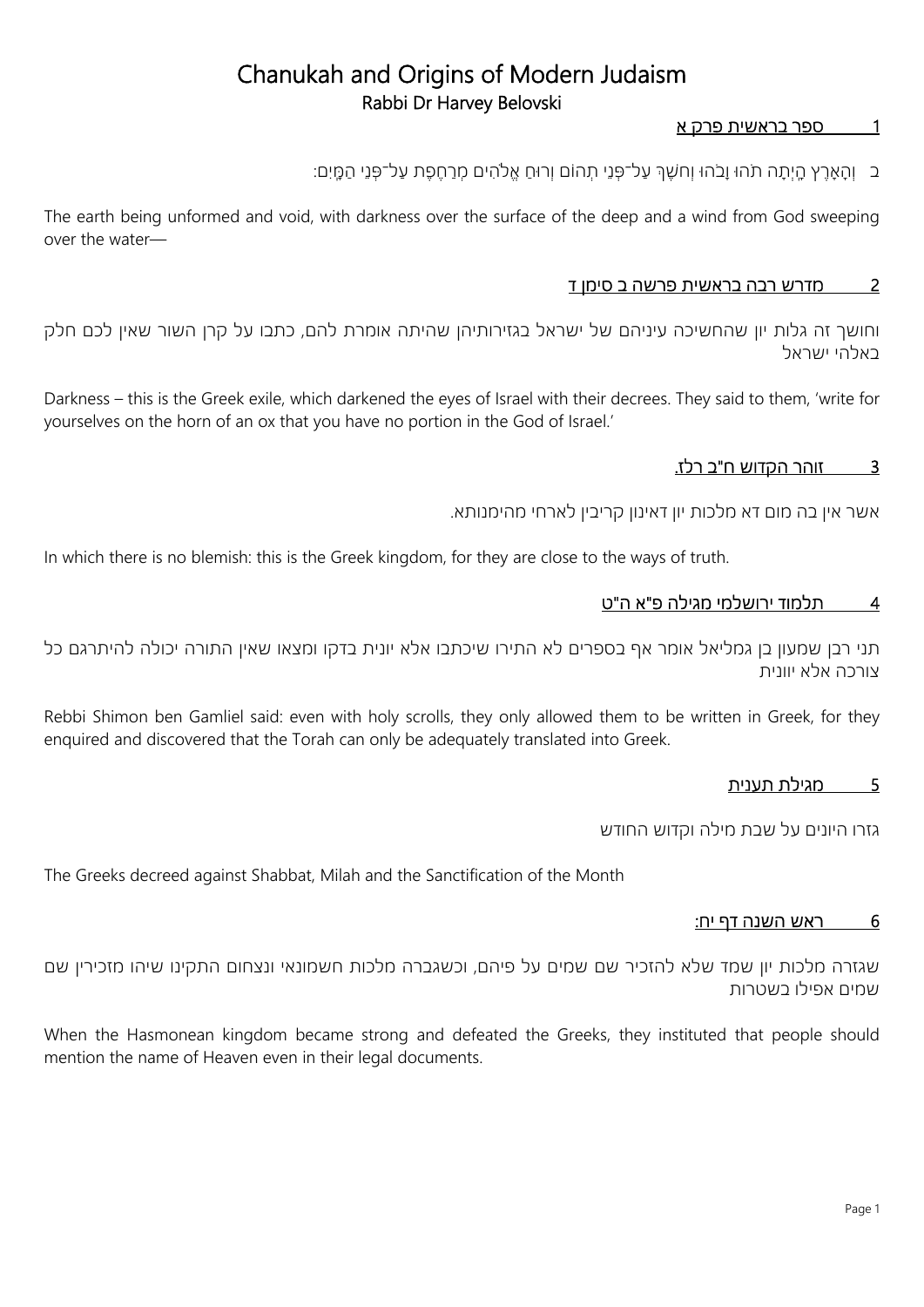### 7 ספר בראשית פרק ט

כז יַפְתְּ אֱלֹהִים לְיֶפֶת וְיִשְׁכֹּן בְּאֶהֲלֵי־שֵׁם וִיהִי כְנַעַן עֶבֶד לֵמוֹ:

May God enlarge Japheth, And let him dwell in the tents of Shem; And let Canaan be a slave to them.

### 8 מגילה דף ט:

רבן שמעון בן גמליאל אומר אף בספרים לא התירו שיכתבו אלא יונית. אמר רבי אבהו אמר רבי יוחנן: הלכה כרבן שמעון בן גמליאל. ואמר רבי יוחנן: מאי טעמא דרבן שמעון בן גמליאל ־ אמר קרא (בראשית ט') יפת אלהים ליפת וישכן באהלי שם ־ דבריו של יפת יהיו באהלי שם.

Rabban Shimon ben Gamliel says: Even with regard to Torah scrolls, the Sages permitted them to be written only in Greek. Rabbi Abbahu said that Rabbi Yoḥanan said: The halakha is in accordance with the opinion of Rabban Shimon ben Gamliel. And Rabbi Yoḥanan said: What is the reason for the opinion of Rabban Shimon ben Gamliel? He based his opinion on an allusion in the Torah, as the verse states: "God shall enlarge Japheth, and He shall dwell in the tents of Shem" (Genesis 9:27), indicating that the words of Japheth shall be in the tents of Shem.

#### 9 העמק דבר על שמות לז:יט

....שהמנורה בכלל מרמז להאיר על חכמתה של תורה, בפלפול וחקירה ועיון, וששה קני מנורה עם הקנה האמצעי המה ז' חכמות חיצוניות הטפלים לתורה, ושהתורה משקה להם להתפרש

…the Menorah in toto casts light on the wisdom of the Torah, with subtlety, inquiry and investigation. The six branches of the Menorah with the central branch are the seven external branches of wisdom that are subordinate to the Torah. The Torah enables them to be explained.

#### 10 Rabbi S.R. Hirsch, Collected Writings, III, 'The Menorah'

As for the six branches with their six lights, we are to see them as symbolising man's spiritual endeavour of cognition and volition that are directed toward the physical world. But then it is the one central shaft itself that branches out into these six lateral branches; the six lateral branches all emanate from the same central shaft and, with their six lateral lights turn in the direction of the one central light.

This teaches us that the concept of the recognition and service of God is not an abstraction, or a concept isolating us from the general knowledge and aspirations of the outside world. Rather, it is a concept that is fully activated in endeavors to understand and build the world. Thus, no motive of thought and deed is alien to God and His Service, because both source and goal are rooted in God and give basis and sanctity to thought and action. All that is truly moral and spiritual has only one base, one root and one goal: God is its beginning, God its end.... The fear of God is the beginning, and the crowning glory of all wisdom is the fear of God. The Text clearly stresses the distinction between the one central shaft-the candlestick proper-and the lateral branches.... But the Text repeatedly speaks of the lateral branches themselves, dividing them into two sections: "Three branches of the candlestick out of its one side and three branches of the candlestick out of its other side." This distinction is further defined by showing that two branches each project from the same point on the candlestick above one knob.... In this manner the central seventh light, the light of Spirit, that is turned toward God also dominates the physical world (symbolised by the number six). By turning its light toward the physical world, it seems to support a dichotomy between the spiritual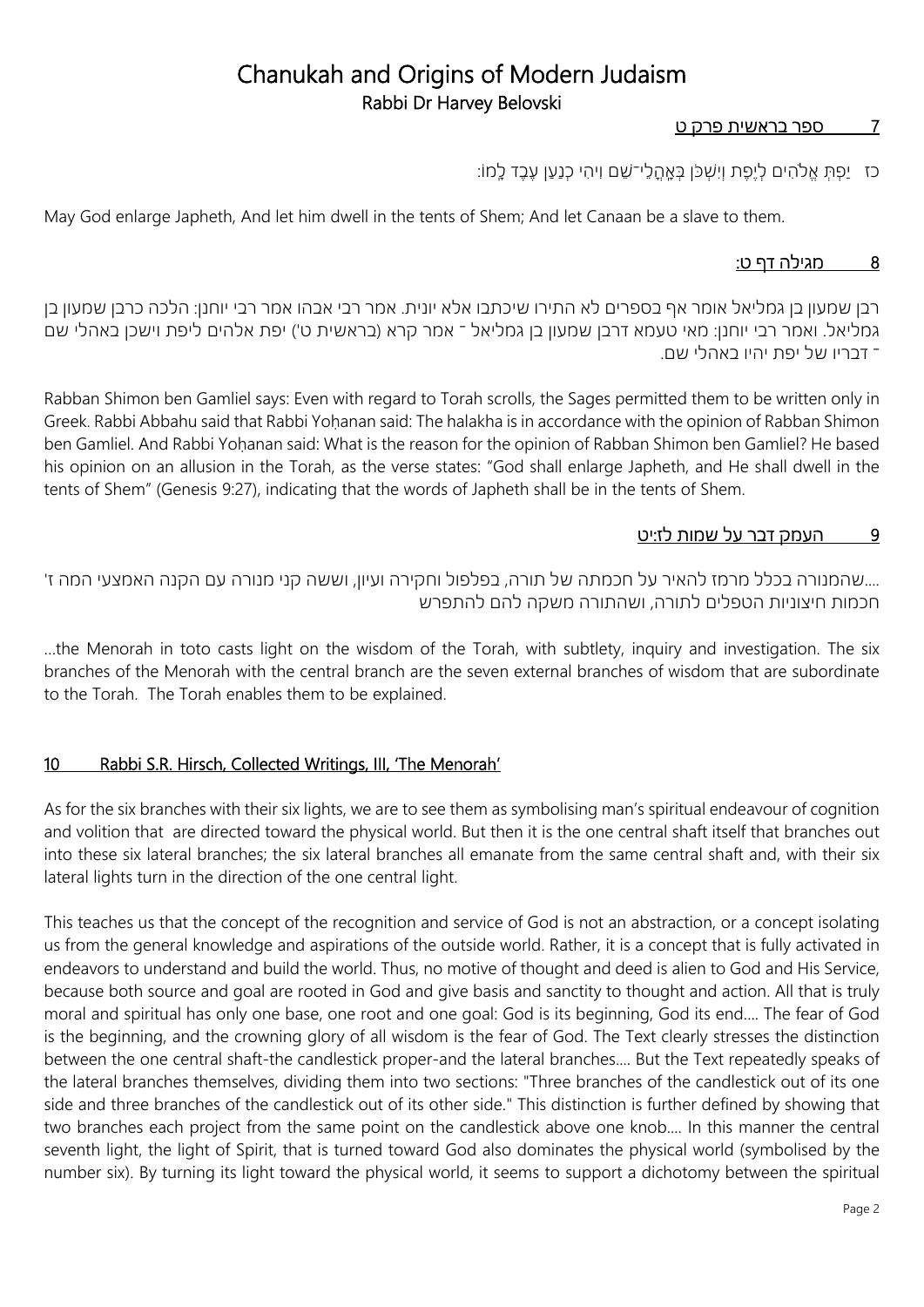and physical, which, however, is reconciled by the harmonious reunion of all the lateral lights at their central point of origin.

## 11 Rabbi S.R. Hirsch, Collected Writings II, 'Hellenism and Judaism'

There is an old-prophecy, to our knowledge the oldest prophetic vision: "God will open the mind of Japhet and He shall dwell in the tents of Shem". If we grasp the meaning of the prophecy, it proclaims nothing less than that God will give Japhet mastery over the minds of men, but only Shem will build homes where God's glory will find its dwelling place on earth. Japhet blossomed into the Greeks, the Hellenistic nations, whose mastery of all that is gracious and beautiful conquered the hearts of men. Shem blossomed into the Hebrew nation which erected homes for God, and became the foundation of God's holy Law, of right and of love.... The history of the world to this day is a fulfillment of these prophetic words. On the stage of history only two elements have appeared to dominate man's intellectual development and actions: Hellenism-the blossoming of the spirit of Japhet which found expression in Greek culture, and Judaism-the spirit of Godly teaching lived and fulfilled by Israel.

It appears, however, that only the blessing, the victory and the fulfillment of the perception of God as proclaimed by Shem would prevail. The domination of minds by Japhetic culture would only be the groundwork for the houses of men into which the God portrayed by Shem would move and find His place on earth. At first minds would be receptive to Japhetic culture and then Shem's God will enter into the tents of man. While all others are subdued by Japhet, Shem will overcome Japhet....

Hellenistic thought stimulates mind and soul and aims to develop, through joy in knowledge and pleasure in all that is noble, harmony and beauty as weapons to suppress brutish outbursts of passion. It makes him responsible to himself, and expects him to ennoble himself by self-control, by doing away with all that is evil and vulgar, attributes that disturb the divine harmony in character and in sentiment, in speech and in deed. The Hellenistic spirit creates civilized, gentle, joyful and free men. Should we not rejoice in the fulfillment of the ancient prophecy, "God will open the mind of Japhet"; should we not rejoice in the power displayed by this Hellenistic culture which has gained increasingly control over the minds of man, by suppressing all that is vulgar and by stimulating the enjoyment of beauty. By measuring sensual beauty as a standard for self-perfection which develops nobleness of character, it fosters a loathing of the vulgar as a mortal danger to morality. The Hellenistic spirit appeals to the Godly spark in the human breast and encourages the human mind to perfect his self-perception, to the recognition of the greatness of intellectual pursuit and science, and guarantees man's spirit of individual freedom.

Not for nought did God clothe the world with the garment of beauty, formed the law of harmony into shapes and sounds, and opened the eyes and ears of mankind to grasp these harmonies and to enjoy them intellectually and spiritually. Every perception of the loftiness as demonstrated by a star-studded sky, by the rays of the rising or setting sun, every joy experienced by the grace and beauty of a flower elevates man to the level of lofty concepts and ideals. Ennobled by the appreciation of beauty, man will learn to appreciate the joys of his earthly existence and, thereby, the prophetic vision of the triumph of the Japhetic spirit over all other states of mind will become a reality. It will eliminate every precept and every delusion which seeks to deprive man of his self-confidence, of the dignity of his earthly existence and the absolute freedom in exercising his humane character traits.

And yet, Hellenistic culture contains only a small fraction of the truth which will eventually effect the salvation of mankind. As long as Hellenism is not coupled with the spirit of Shem, as long as it prides itself on being the sole road to happiness it falls prey to error and illusion, degeneration and decay. Hellenistic culture stimulates only the mind, creates only a thirst for knowledge and truth, but is unable to generate knowledge of truth. The mind revels in notions and suppositions, forms ornate and hypothetical assumptions in order to solve the riddles which face it.